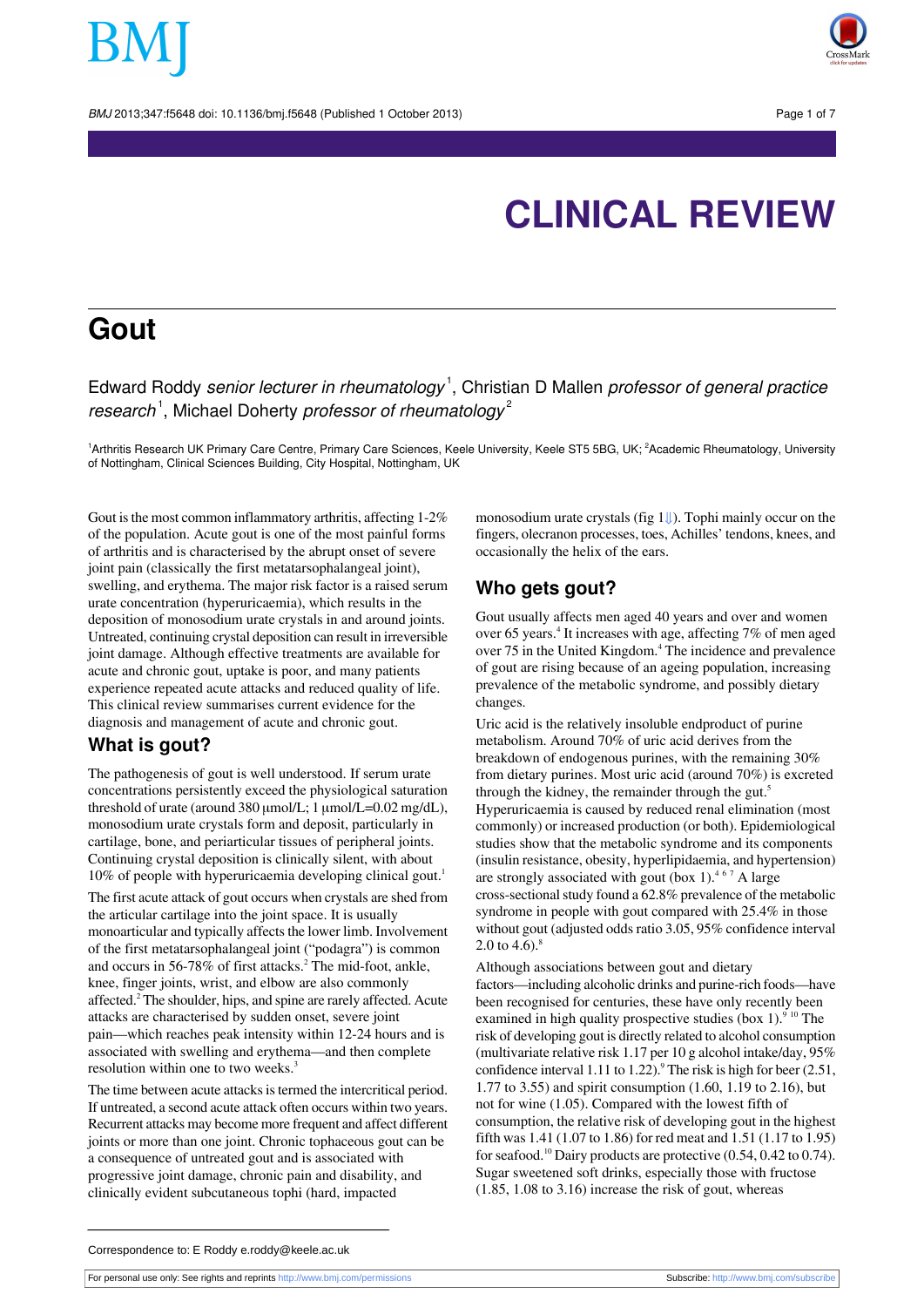#### **Summary points**

Gout is associated with serious comorbidity and increased risk of cardiovascular disease

The definitive diagnosis of gout requires microscopic identification of monosodium urate crystals

A clinical diagnosis can be made when typical features of inflammation affect the first metatarsophalangeal joint; serum urate values have limited diagnostic value

First line medical treatment options for acute gout are a non-steroidal anti-inflammatory drug or low dose colchicine

Long term management requires full patient education, dealing with any modifiable risk factors (such as overweight or obesity, chronic diuretic intake), and urate lowering drugs

Start allopurinol at a low dose (such as 100 mg daily) and increase gradually with the aim of lowering then maintaining serum urate below 360 µmol/L

#### **Sources and selection criteria**

We searched Medline, Embase, PubMed, Cochrane Controlled Trials Register, ISI Web of Science, and AMED (Allied and Complementary Medicine Database) using the search terms "gouty arthritis", "podagra", "tophus", "monosodium urate crystals" and "hyperuricaemia". We also used personal archived references. Priority was given to systematic reviews, meta-analyses, randomised controlled trials, and prospective epidemiological studies where possible.

#### **Box 1 Clinically important risk factors for gout**

Male sex Older age Genetic factors (mainly reduced excretion of urate) Metabolic syndrome Obesity (reduced excretion of urate) Hypertension (reduced excretion of urate) Hyperlipidaemia (reduced excretion of urate) Loop and thiazide diuretics (reduced excretion of urate) Chronic kidney disease (reduced excretion of urate) Osteoarthritis (enhanced crystal formation) Dietary factors (increased production of uric acid): **•** Excess purine-rich foods, fructose, sugar sweetened soft drinks

**•** Excess alcohol consumption, particularly beer

consumption of caffeinated and decaffeinated coffee (0.41, 0.19 to  $0.88$ ) is thought to be protective.<sup>11 12</sup>

Gout often runs in families, and this is possibly related to lifestyle and genetic factors. Patients may inherit a genetic predisposition to gout, with several rare enzymatic defects known to be a cause. A twin study estimated the hereditability of renal clearance and fractional excretion of urate to be 60% and 87%, respectively.<sup>13</sup> Putative mutations affecting several genes involved in renal urate transport have been proposed to influence developing hyperuricaemia and gout including *SLC22A12*, *SLC2A9* (*GLUT9*), *ABCG2*, and *SLC17A3*, although work is ongoing. $14$ 

Drugs are often implicated in the pathogenesis of gout (box 1). A recent systematic review including 13 original studies found a trend towards a higher risk for acute gout in patients taking loop and thiazide diuretics, although the magnitude of risk and independence were not consistent.<sup>15</sup> Although no randomised controlled trials(RCTs) have tested cessation of chronic diuretic use in people with gout, consider cessation or reduction when the indication is hypertension rather than cardiac or renal failure.<sup>16 17</sup> Low dose aspirin (75-150 mg/day) has well recognised urate retaining properties, but this is thought to be clinically insignificant, and low dose aspirin should continue if needed for cardiovascular prophylaxis.

### **Is gout associated with any other diseases?**

Gout is increasingly being viewed as more than just a joint disease. Comorbidity including hypertension (74%), hyperlipidaemia, chronic kidney disease (20%), osteoarthritis, obesity (53%), diabetes (26%), congestive heart failure (11%), and ischaemic heart disease (14%) is common and often unrecognised and undertreated.<sup>6-8 18</sup> Comorbidity may adversely affect diagnosis, limit management options, and contribute to long term adverse clinical outcomes.

#### **How is gout diagnosed and assessed?**

For patients presenting with classic symptoms (rapid onset, podagra, swelling, erythema) a clinical diagnosis is usually accurate.<sup>3</sup> Figure 2[⇓](#page-6-1) showslikelihood ratiosfor different clinical features. Podagra has high sensitivity (0.96, 0.91 to 1.01) and specificity (0.97, 0.96 to 0.98), performing better than pain, swelling, and erythema. A definitive diagnosis requires confirmation of the presence of monosodium urate crystals in synovial fluid or tophi. Although joint aspiration is not needed when the presentation is classic, aspiration and examination of synovial fluid for crystals can be useful when presentation is atypical or involves other joints, during either the acute attack or the intercritical period. It also allows differentiation from the main differential diagnoses of acute calcium pyrophosphate crystal arthritis (pseudogout) and septic arthritis.<sup>3</sup> A systematic review highlights the high degree of interobserver reliability (κ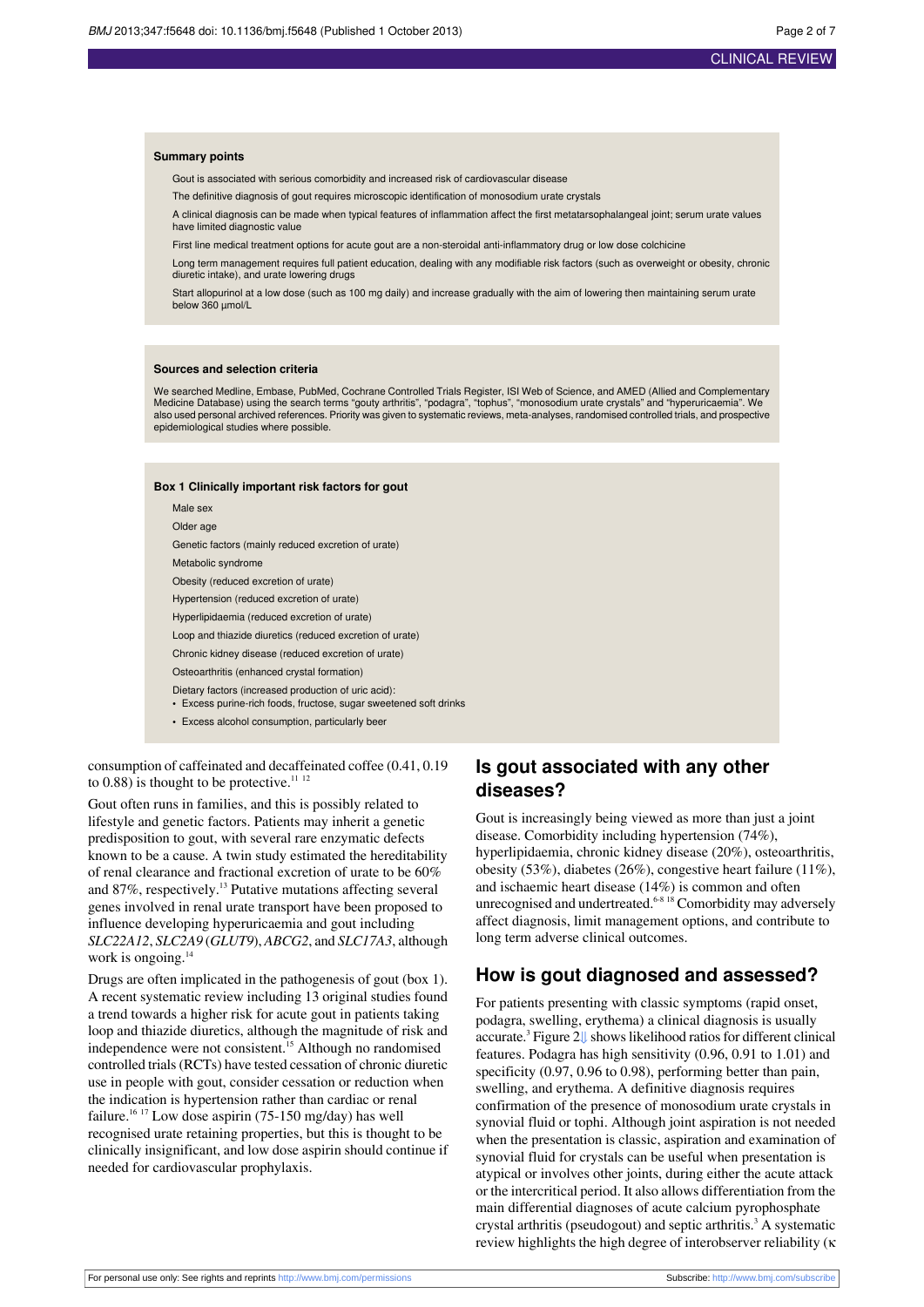#### **A patient's perspective**

During my early 50s I suddenly woke up one night with severe pain in one of my big toes. My doctor sent me up to the hospital where they said I had gout, but I wasn't prescribed any treatment. I'd heard of gout, although I didn't know much about it or know that it was a form of arthritis. I thought that possibly it was seen in older men who liked drinking alcohol.

Because I hate taking tablets I wanted to avoid long term medication. I asked my GP if I could try to control my gout by watching what I ate. He allowed me to do what I was comfortable with. I was later prescribed naproxen to deal with the attacks as and when they occurred.

Watching my diet worked reasonably well for a while. It didn't stop me getting gout, but at least I felt I was a bit in control of it. That was basically the case for 10 years or so, but the flare-ups started to become more frequent.

Gout is extremely painful—I can't possibly describe what the pain is like. I can only say it is excruciating. When I get a flare-up, I often can't walk or drive the car, and I occasionally wasn't able to go to work. It is exhausting because you can't sleep and you can't move or have the bedclothes on the affected joint because of the pain. I enjoy competing in agility competitions with my dogs, but when I had a flare-up of gout I couldn't do this. As the years went by, I got better at recognising when I was going to have a flare-up and starting my anti-inflammatory drugs quickly, but I decided that I needed to do something more than just managing my diet and dealing with episodes when they occurred.

I went to see my doctor last year and agreed to start on a low dose of allopurinol. Because I was still getting attacks, my GP increased the dose from 200 mg to 300 mg. I had a blood test six weeks later and was told that my uric acid concentration (281 µmol/L) was now within<br>the target range and lower than before I started taking the allopurinol (555 µmol/L).

I feel positive about the future. Gout doesn't cause me lots of worry any more. Maybe I should have bitten the bullet long ago and gone straight on to allopurinol. If I could turn the clocks back, yes, I probably would have taken allopurinol sooner.

0.35-0.63) for identifying monosodium urate crystals in synovial fluid, emphasising the need for training and quality control.<sup>19</sup>

Serum uric acid concentrations, although important when "treating to target," are less useful in the diagnosis of gout. Two large population based cohorts found that, although the risk of clinical gout increases with increasing concentrations of serum urate, not all people with hyperuricaemia develop gout.<sup>20 21</sup> There is no evidence to support drug treatment of people with asymptomatic hyperuricaemia. Patients with confirmed gout may have normal serum urate concentrations, especially during an acute attack, when concentrations are often reduced because renal urate excretion increases during the acute phase.<sup>22</sup>

It is also useful to screen for comorbidity by requesting urea and electrolytes, estimated glomerular filtration rate, glucose, and lipids. Measuring and dealing with problems of blood pressure, body mass index, smoking, alcohol use, and cardiovascular risk should form part of a comprehensive gout assessment.

Imaging is not usually needed to diagnose gout. Plain radiographs are often normal, although radiographic evidence of asymmetrical swelling and subcortical cysts without erosion may be useful to diagnose chronic gout.<sup>3</sup> A systematic review concluded that ultrasound is a promising diagnostic tool, but further research is needed to assess the responsiveness, reliability, and feasibility of using this modality routinely.<sup>23</sup> The "double contour" sign—hyperechoic enhancement of the superficial margin of the articular cartilage—is an ultrasound finding thought to be specific to gout (sensitivity 44%, specificity 99%) that is also seen in 25% of patients with asymptomatic hyperuricaemia.23-25

### **How are acute attacks of gout treated?**

Treatment of acute gout aims to provide rapid relief of joint pain and swelling. First line oral drugs are usually non-steroidal anti-inflammatory drugs (NSAIDs) or colchicine.<sup>16</sup> There is no evidence that any one NSAID is more effective than another. A systematic review commented on the poor quality of existing NSAID trials in acute gout, with the exception of two moderately sized RCTs, which found an equivalent effect of indometacin 50 mg three times daily and etoricoxib 120 mg daily on pain.<sup>26-28</sup> More recently, two well conducted trials have found indometacin (50 mg three times daily for two days, then 25 mg three times daily for three days) and naproxen 500 mg twice daily to be as effective as oral prednisolone.<sup>29 30</sup> Indometacin was associated with more gastrointestinal adverse events, however, and is best avoided.<sup>29</sup>

British Society for Rheumatology and American College of Rheumatology guidelines suggest using a fast acting NSAID, such as naproxen, at full dose. Caution is needed, however, in people with heart failure, ischaemic heart disease, renal insufficiency, or a history of gastrointestinal ulcers, bleeds, or perforations.<sup>17 31</sup> Continue treatment until the attack has resolved (typically a few days to two weeks).

Colchicine is a naturally occurring alkaloid that inhibits leucocytic phagocytosis of monosodium urate crystals, the inflammasome, and cell mediated immune responses. It has traditionally been used in high doses (1 mg initially, followed by 500 µg every two to three hours until pain relief is obtained). Although a small trial showed the effectiveness of high dose regimens over placebo, all participants randomised to receive colchicine developed diarrhoea or vomiting (or both).<sup>32</sup> Lower doses of colchicine are as effective and better tolerated than high dose regimens.

A recent well conducted moderately sized RCT found at least a 50% reduction in pain within 24 hours in 33% of participants treated with high dose colchicine (1.2 mg initially and then 600 µg hourly for six hours). There was also a 38% reduction in those treated with low dose colchicine (1.2 mg initially, followed by 600 µg after one hour) and a 16% reduction in those receiving placebo.<sup>33</sup> Diarrhoea affected 77% of the high dose group, 23% of the low dose group, and 14% receiving placebo. The *British National Formulary* recommends 500 µg two to four times daily.<sup>34</sup> Although no head to head comparison between colchicine and a NSAID exists, oral NSAIDs are generally considered to be the first line treatment for acute gout, with colchicine reserved for those with contraindications to, or intolerance of, NSAIDs.<sup>17</sup> Several drugs can increase the risk of colchicine toxicity (box 2).

Corticosteroids provide a further treatment option. Although there are no  $\text{RCTs}$ ,<sup>35</sup> expert consensus agrees that joint aspiration and intra-articular injection of corticosteroids is a rapid and highly effective treatment for acute gout.<sup>16 17</sup> The diagnosis can be confirmed by microscopy of aspirated fluid, and such treatment is probably best practice in a hospital setting. However, the necessary skills to perform aspiration and injection might not be present in all settings, particularly primary care. Intramuscular or oral corticosteroids provide a useful option, particularly when there are contraindications to NSAIDs and colchicine and more than one joint is affected or joint injection is not possible.<sup>16 31</sup> Two high quality RCTs found that oral prednisolone at doses of 30-35 mg daily for five days are as effective as NSAIDs.<sup>29 30</sup>

Rest and cooling of the joint are also effective for acute gout. A small RCT found that the application of topical ice in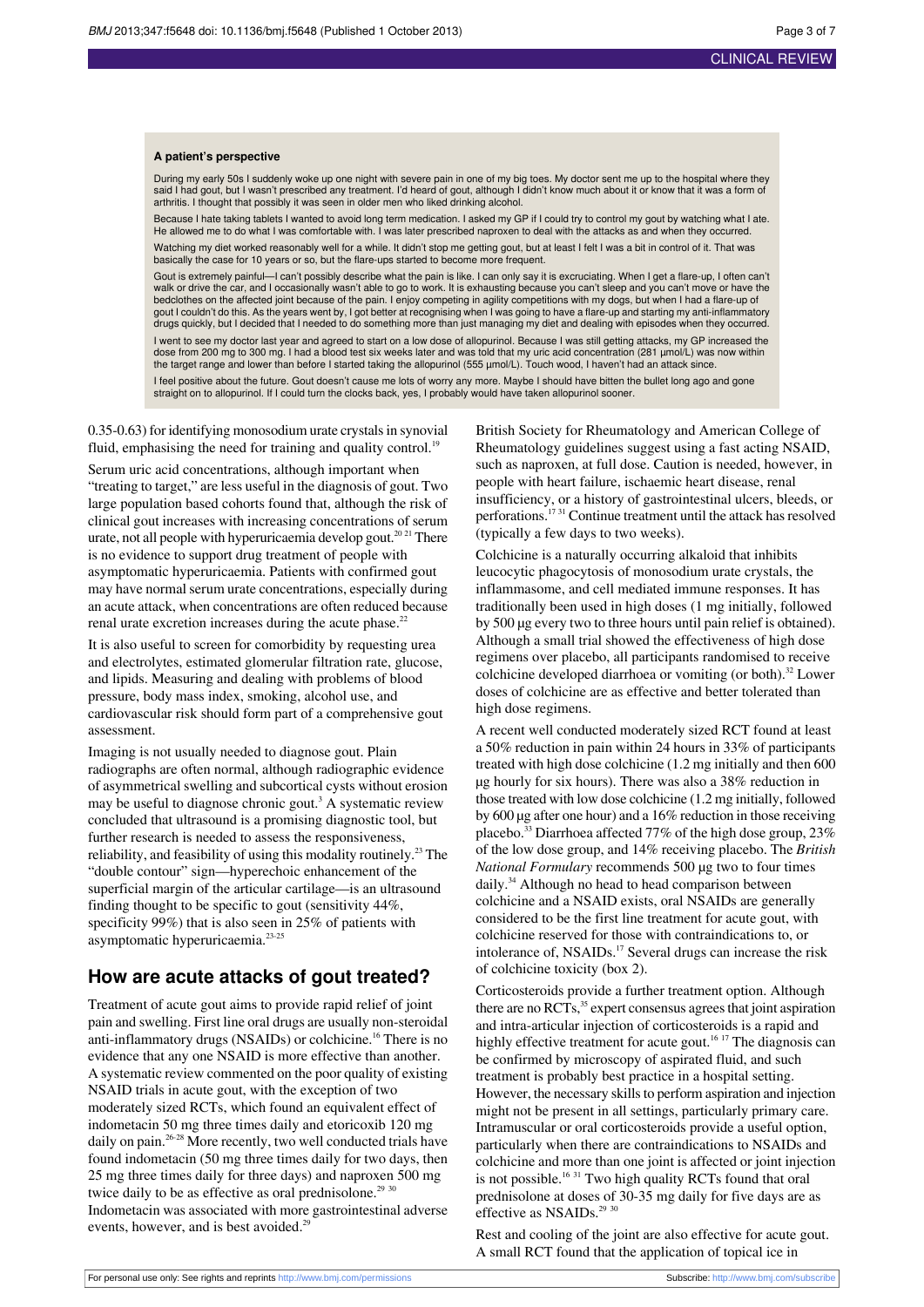### **Box 2 Drugs that might increase the risk of colchicine toxicity** Amiodarone Ciclosporin Digoxin Diltiazem Fibrates Antifungals (itraconazole, ketoconazole) Macrolide antibiotics Protease inhibitors **Stating** Verapamil

combination with oral prednisolone and colchicine reduces pain more effectively than combined prednisolone and colchicine alone.<sup>36</sup>

### **How is gout managed in the long term?**

Long term management of gout aims to prevent formation of new monosodium urate crystals and cause existing crystals to dissolve by lowering serum urate below the physiological saturation threshold. This will cause acute attacks to cease and tophi to resolve, as well as prevent long term joint damage. Urate lowering is best achieved by combining non-drug based and drug based interventions. Individualised patient education is a fundamental component of management and should focus on the causes and consequences of hyperuricaemia and gout,<sup>37</sup> the importance of urate lowering, and how this can be achieved.

#### **What does non-drug based management of gout consist of?**

Non-drug based management consists of risk factor modification, including lifestyle factors. Dietary modification comprises restriction of, but not total abstinence from, purine-rich foods (including red meat and seafood) and alcohol (particularly beer).<sup>16</sup> <sup>17</sup> Weight loss is recommended if appropriate. Uncontrolled intervention studies have confirmed modest effects of weight loss and low purine diet on urate lowering and frequency of attacks.<sup>38</sup> <sup>39</sup> Although there is currently insufficient evidence to support modification of other dietary factors—such as consumption of cherries, dairy products, vitamin C, and coffee, and restriction of fructose and sugar sweetened soft drinks—patients are often aware of the preliminary evidence for each of these. Patients should therefore be advised that although these factors may influence the risk of developing gout, the effectiveness of modifying these factors is unclear.

#### **How and when should urate lowering drugs be used?**

There is debate about the indications for urate lowering therapy. Expert consensus advocates offering such drugs to patients with recurrent acute gout, tophi, radiographic damage, renal insufficiency, or uric acid urolithiasis.<sup>16</sup> <sup>17</sup> The precise threshold at which recurrence of acute attacks warrants treatment is controversial. Opinions vary from starting these drugs after the first attack, when the crystal load is small and substantial joint damage has not yet occurred, to waiting until two or more attacks have occurred over 12 months. Because most patients experience recurrent attacks, it is best to discuss treatment options early on. Urate lowering therapy is usually started two to four weeks after resolution of an acute attack to reduce the risk of the drug exacerbating the attack. However, one RCT of

51 patients found no difference in pain between those started on allopurinol during an attack and those given placebo.<sup>40</sup> Delaying initiation of allopurinol also allows a rational discussion about treatment when the patient is no longer in pain. When fully informed about urate lowering therapy, most people wish to receive it, and subsequent adherence can be excellent.<sup>3</sup> The most commonly used drug is allopurinol—a purine, non-specific xanthine oxidase inhibitor. Allopurinol should be started at low dose (usually 100 mg daily) and increased in 100 mg increments monthly until serum uric acid is below 360 umol/L. Two small observational studies reported that the effect on cessation of acute attacks, resolution of tophi, and reduction of crystal load is greatest if uric acid is reduced below this value.<sup>41</sup> <sup>42</sup> Some expert consensus groups recommend reducing uric acid further, to below 300  $\mu$ mol/L,<sup>17</sup> at least for the first one to two years of treatment, because this speeds up the rate of crystal elimination and tophus reduction.<sup>43</sup>

The maximum permitted dose of allopurinol in the UK is 900 mg per day. Although such doses are rarely needed, many patients need doses of 400-500 mg daily to reduce uric acid.<sup>37</sup> During the dose escalation phase, measure full blood count, renal function, liver function, and serum uric acid monthly. The active metabolite of allopurinol (oxypurinol) is excreted through the kidney, so lower doses and more cautious upward titration are recommended in people with renal failure because of the risk of the rare but potentially life threatening allopurinol hypersensitivity syndrome, which involves severe skin reactions and hepatic and renal dysfunction.<sup>44 45</sup> Clinical risk factors for allopurinol hypersensitivity syndrome include renal failure, diuretic use, and higher allopurinol dose at initiation.<sup>44 45</sup>

Ninety per cent of people tolerate allopurinol without problems. As with all urate lowering drugs, patients may experience an acute attack of gout when they start allopurinol because it encourages crystal shedding through partial crystal dissolution. Although the likelihood of this is reduced by gradual dose escalation, prophylactic low dose colchicine or an NSAID can be coprescribed for up to six months until a stable dose is reached. One small placebo controlled RCT showed fewer gout flares when allopurinol was coprescribed with colchicine 600 µg twice daily.<sup>46</sup> Allopurinol should not be discontinued if an acute attack occurs.

The main alternative to allopurinol is the specific non-purine xanthine oxidase inhibitor, febuxostat. A recent systematic review found that target serum urate values are more often achieved with febuxostat at either of its licensed doses (80 mg or 120 mg daily) than with allopurinol. $47$  However, allopurinol was used at a fixed dose of 300 mg daily rather than best practice dose escalation. Only 70% of participants taking 120 mg febuxostat achieved the therapeutic target. Febuxostat is largely metabolised by the liver, does not require dose reduction in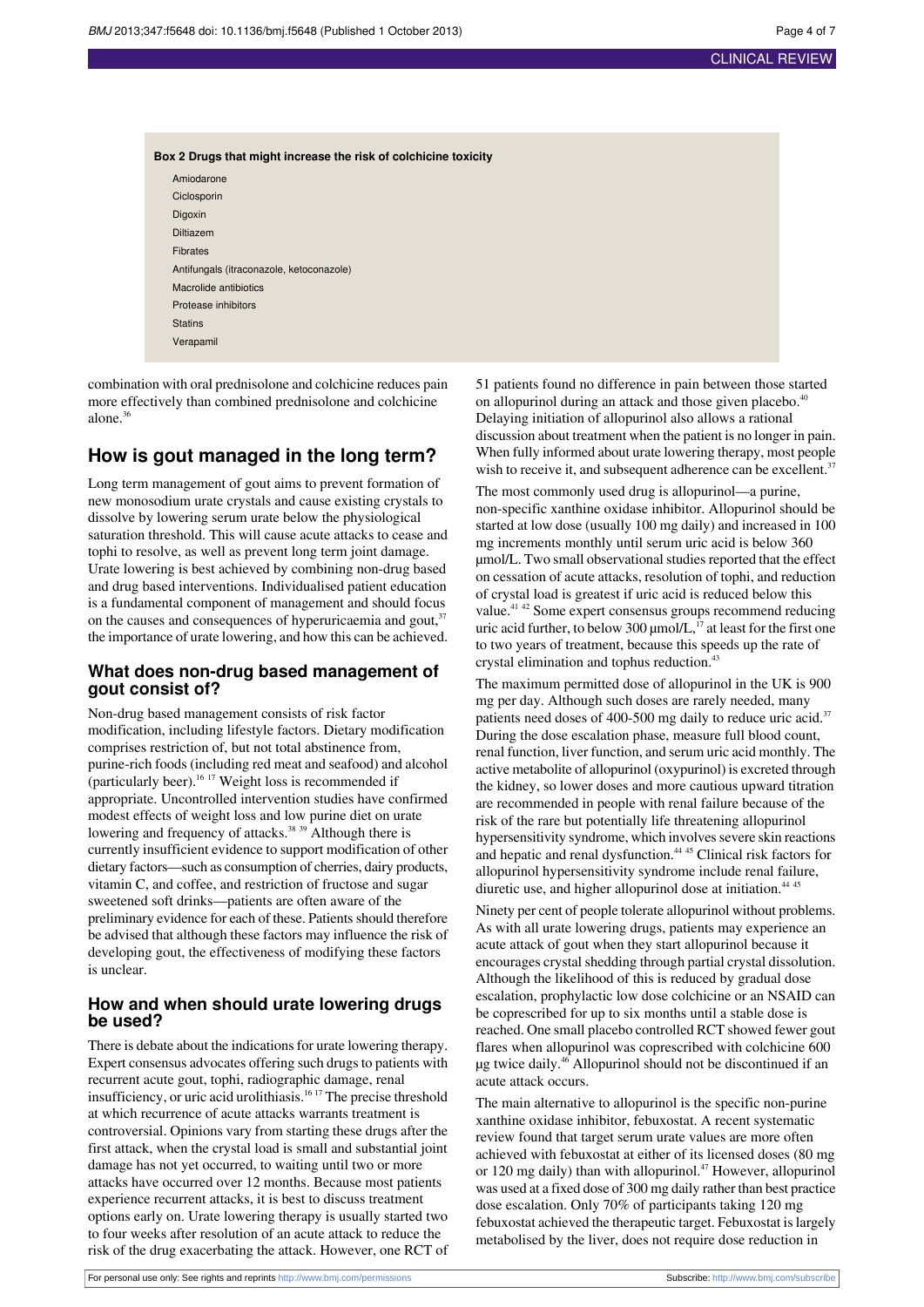mild-moderate renal impairment, and does not interact with warfarin. In England and Wales, the National Institute for Health and Care Excellence (NICE) has approved febuxostat as an option for the management of chronic hyperuricaemia in gout for people who are intolerant of allopurinol or for whom allopurinol is contraindicated.<sup>48</sup> It is not recommended in people with ischaemic heart disease, congestive cardiac failure, organ transplant recipients, or, like allopurinol, those taking azathioprine.

Urate lowering therapy in patients who cannot tolerate or have contraindications to allopurinol and febuxostat is challenging. Options include uricosuric drugs such as sulfinpyrazone, probenecid, and benzbromarone, but these have limited availability. Such patients are best referred to a rheumatologist for specialist care.

Treatment is life long. Once a stable target serum urate concentration has been achieved, measurements must be repeated about every six months to ensure the therapeutic target is being maintained. Once the patient is considered crystal free and "cured" (no attacks, resolution of tophi—usually achieved after two years of treatment), the dose may be adjusted to maintain uric acid concentrations of 300-360 μmol/L and monitored every one to two years. Treating to target is a new concept, but when combined with appropriate patient education it can result in "cure" and considerable improvementsin patient centred outcomes.

Thanks to Michelle Hui for help with the literature search, and to Jenny Liddle and Carole Smailes for providing the patient story, which was recorded as part of the "Understanding and improving patient experience of gout in primary care" study funded by the National Institute for Health Research School for Primary Care Research, and reproduced with consent.

Contributors: ER and CDM drafted the manuscript. All authors planned the manuscript, commented on further drafts, and approved the final version. MD was commissioned to write the article and is guarantor. Competing interests: We have read and understood the BMJ policy on declaration of interests and declare the following interests: MD has received honorariums for ad hoc advisory boards for Menarini, Novartis, and Ardea. ER and MD are expert clinical advisers on gout for the National Institute for Health and Care Excellence. All authors are members of the gout guideline development groups of the British Society

for Rheumatology and European League Against Rheumatism. CDM is funded by an Arthritis Research UK clinician scientist award.

Provenance and peer review: Commissioned; externally peer reviewed. Patient consent obtained.

- Vitart V, Rudan I, Hayward C, Gray NK, Floyd J, Palmer CN, et al. SLC2A9 is a newly identified urate transporter influencing serum urate concentration, urate excretion and gout. Nat Genet 2008;40:437-42.
- Roddy E. Revisiting the pathogenesis of podagra: why does gout target the foot? J Foot Ankle Res 2011;4:13.
- Zhang W, Doherty M, Pascual E, Bardin T, Barskova V, Conaghan P, et al; EULAR Standing Committee for International Clinical Studies Including Therapeutics. EULAR evidence based recommendations for gout. Part I: diagnosis. Report of a task force of the Standing Committee for International Clinical Studies Including Therapeutics (ESCISIT). Ann Rheum Dis 2006;65:1301-11.
- Roddy E, Doherty M. Epidemiology of gout. Arthritis Res Ther 2010;12:223.
- 5 Edwards NL. The role of hyperuricemia and gout in kidney and cardiovascular disease. Cleveland Clin J Med 2008;75:S13-16.
- 6 Mikuls TR, Farrar JT, Bilker WB, Fernandes S, Schumacher HR Jr, Saag KG. Gout epidemiology: results from the UK General Practice Research Database, 1990–1999. Ann Rheum Dis 2005;64:267-72.
- 7 Zhu Y, Pandya BJ, Choi HK. Comorbidities of gout and hyperuricemia in the US general population: NHANES 2007-2008. Am J Med 2012;125:679-687.e1.
- 8 Choi HK, Ford ES, Li C, Curhan G. Prevalence of the metabolic syndrome in patients with gout: the third national health and nutrition examination survey. Arthritis Rheum 2007;57:109-15.
- 9 Choi HK, Atkinson K, Karlson EW, Willett W, Curhan G. Alcohol intake and risk of incident gout in men: a prospective study. Lancet 2004;363:1277-81.
- 10 Choi HK, Atkinson K, Karlson EW, Willett W, Curhan G. Purine-rich foods, dairy and protein intake, and the risk of gout in men. N Engl J Med 2004;350:1093-103.
- 11 Choi HK, Curhan G. Soft drinks, fructose consumption, and the risk of gout in men: prospective cohort study. BMJ 2008;336:309-12.
- 12 Choi HK, Willett W, Curhan G. Coffee consumption and risk of incident gout in men: a prospective study. Arthritis Rheum 2007;56:2049-55.
- 13 Emmerson BT, Nagel SL, Duffy DL, Martin NG. Genetic control of the renal clearance of urate: a study of twins. Ann Rheum Dis 1992;51:375-7.
- 14 Merriman TR, Dalbeth N. The genetic basis of hyperuricaemia and gout. Joint Bone Spine 2011;78:35-40. 15 Hueskes BA, Roovers EA, Mantel-Teeuwisse AK, Janssens HJ, van de Lisdonk EH,
- Janssen M. Use of diuretics and the risk of gouty arthritis: a systematic review. Semin Arthritis Rheum 2012;41:879-89.
- 16 Zhang W, Doherty M, Pascual E, Bardin T, Barskova V, Conaghan P, et al; EULAR Standing Committee for International Clinical Studies Including Therapeutics. EULAR evidence based recommendations for gout. Part II: management. Report of a task force of the Standing Committee for International Clinical Studies Including Therapeutics (ESCISIT). Ann Rheum Dis 2006;65:1312-24.
- Jordan KM, Cameron JS, Snaith M, Zhang W, Doherty M, Seckl J, et al. British Society for Rheumatology and British Health Professionals in Rheumatology Standards, Guidelines and Audit Working Group (SGAWG). British Society for Rheumatology and British Health Professionals in Rheumatology guideline for the management of gout. Rheumatol (Oxford) 2007;46:1372-4.
- 18 Roddy E, Mallen CD, Hider SL, Jordan KP. Prescription and comorbidity screening following consultation for acute gout in primary care. Rheumatol (Oxford) 2010;49:105-11.
- 19 Swan A, Amer H, Dieppe P. The value of synovial fluid assays in the diagnosis of joint disease: a literature survey. Ann Rheum Dis 2002;61:493-8.
- 20 Brauer GW, Prior IA. A prospective study of gout in New Zealand Maoris. Ann Rheum Dis 1978;37:466-72.
- 21 Goldthwait JC, Butler CF, Stillman JS. The diagnosis of gout; significance of an elevated serum uric acid value. N Engl J Med 1958;259:1095-9.
- 22 Urano W, Yamanaka H, Tsutani H, Nakajima H, Matsuda Y, Taniguchi A, et al. The inflammatory process in the mechanism of decreased serum uric acid concentrations during acute gouty arthritis. J Rheumatol 2002;29:1950-3.
- 23 Chowalloor PV, Keen HI. A systematic review of ultrasonography in gout and asymptomatic hyperuricaemia. Ann Rheum Dis 2013;72:638-45.
- 24 Pineda C, Amezcua-Guerra LM, Solano C, et al. Joint and tendon subclinical involvement suggestive of gouty arthritis in asymptomatic hyperuricemia: an ultrasound controlled study. Arthritis Res Ther 2011;13:R4.
- 25 De Miguel E, Puig JG, Castillo C, et al. Diagnosis of gout in patients with asymptomatic hyperuricaemia: a pilot ultrasound study. Ann Rheum Dis 2012;71:157-8.
- 26 Sutaria S, Katbamna R, Underwood M. Effectiveness of interventions for the treatment of acute and prevention of recurrent gout--a systematic review. Rheumatol (Oxford) 2006;45:1422-31.
- 27 Schumacher HR Jr, Boice JA, Daikh DI, Mukhopadhyay S, Malmstrom K, Ng J, et al. Randomised double blind trial of etoricoxib and indometacin in treatment of acute gouty arthritis. BMJ 2002:324:1488-92.
- 28 Rubin BR, Burton R, Navarra S, Antigua J, Londoño J, Pryhuber KG, et al. Efficacy and safety profile of treatment with etoricoxib 120 mg once daily compared with indomethacin 50 mg three times daily in acute gout: a randomized controlled trial. Arthritis Rheum 2004;50:598-606.
- 29 Man CY, Cheung IT, Cameron PA, Rainer TH. Comparison of oral prednisolone/paracetamol and oral indomethacin/paracetamol combination therapy in the .<br>treatment of acute goutlike arthritis: a double-blind, randomized, controlled trial. Ann Emerg Med 2007;49:670-7.
- 30 Janssens HJ, Janssen M, van de Lisdonk EH, van Riel PL, van Weel C. Use of oral prednisolone or naproxen for the treatment of gout arthritis: a double-blind, randomised equivalence trial. Lancet 2008;371:1854-60.
- 31 Khanna D, Khanna PP, Fitzgerald JD, Singh MK, Mae S, Neogi T et al. 2012 American College of Rheumatology guidelines for management of gout. Part 2: therapy and antiinflammatory prophylaxis of acute gouty arthritis. Arthritis Care Res 2012;64:1447-61.
- 32 Ahern MJ, Reid C, Gordon TP, McCredie M, Brooks PM, Jones M. Does colchicine work? The results of the first controlled study in acute gout. Aust N Z J Med 1987;17:301-4.
- 33 Terkeltaub RA, Furst DE, Bennett K, Kook KA, Crockett RS, Davis MW. High versus low dosing of oral colchicine for early acute gout flare: twenty-four-hour outcome of the first multicenter, randomized, double-blind, placebo-controlled, parallel-group, dose-comparison colchicine study. Arthritis Rheum 2010;62:1060-8.
- 34 British National Formulary. 10.1.4. Gout and cytotoxic-induced hyperuricaemia. Colchicine. June 2013.
- 35 Wechalekar MD, Vinik O, Schlesinger N, Buchbinder R. Intra-articular glucocorticoids for acute gout. Cochrane Database Syst Rev 2013;4:CD009920.
- 36 Schlesinger N, Detry MA, Holland BK, Baker DG, Beutler AM, Rull M, et al. Local ice therapy during bouts of acute gouty arthritis. J Rheumatol 2002;29:331-4.
- 37 Rees F, Jenkins W, Doherty M. Patients with gout adhere to curative treatment if informed appropriately: proof-of-concept observational study. Ann Rheum Dis 2013;72:826-30.
- 38 Dessein PH, Shipton EA, Stanwix AE, Joffe BI, Ramokgadi J. Beneficial effects of weight loss associated with moderate calorie/carbohydrate restriction, and increased proportional intake of protein and unsaturated fat on serum urate and lipoprotein levels in gout: a pilot study. Ann Rheum Dis 2000;59:539-43.
- 39 Kullich W, Ulreich A, Klein G. [Changes in uric acid and blood lipids in patients with asymptomatic hyperuricemia treated with diet therapy in a rehabilitation procedure]. Rehabilitation (Stuttg) 1989;28:134-7.
- 40 Taylor TH, Mecchella JN, Larson RJ, Kerin K, MacKenzie TA. Initiation of allopurinol at first medical contact for acute attacks of gout: a randomized clinical trial. Am J Med 2012;125:1126-3e7.
- 41 Li-Yu J, Clayburne G, Sieck M, Beutler A, Rull M, Eisner E, et al. Treatment of chronic gout. Can we determine when urate stores are depleted enough to prevent attacks of gout? J Rheumatol 2001;28:577-80.
- Shoji A, Yamanaka H, Kamatani N. A retrospective study of the relationship between serum urate level and recurrent attacks of gouty arthritis: evidence for reduction of recurrent gouty arthritis with antihyperuricemic therapy. Arthritis Rheum 2004;51:321-5.
- 43 Perez-Ruiz F, Calabozo M, Pijoan JI, Herrero-Beites AM, Ruibal A. Effect of urate-lowering therapy on the velocity of size reduction of tophi in chronic gout. Arthritis Rheum 2002;47:356-60.
- 44 Stamp LK, Taylor WJ, Jones PB, Dockerty JL, Drake J, Frampton C, et al. Starting dose is a risk factor for allopurinol hypersensitivity syndrome: a proposed safe starting dose of allopurinol. Arthritis Rheum 2012;64:2529-36.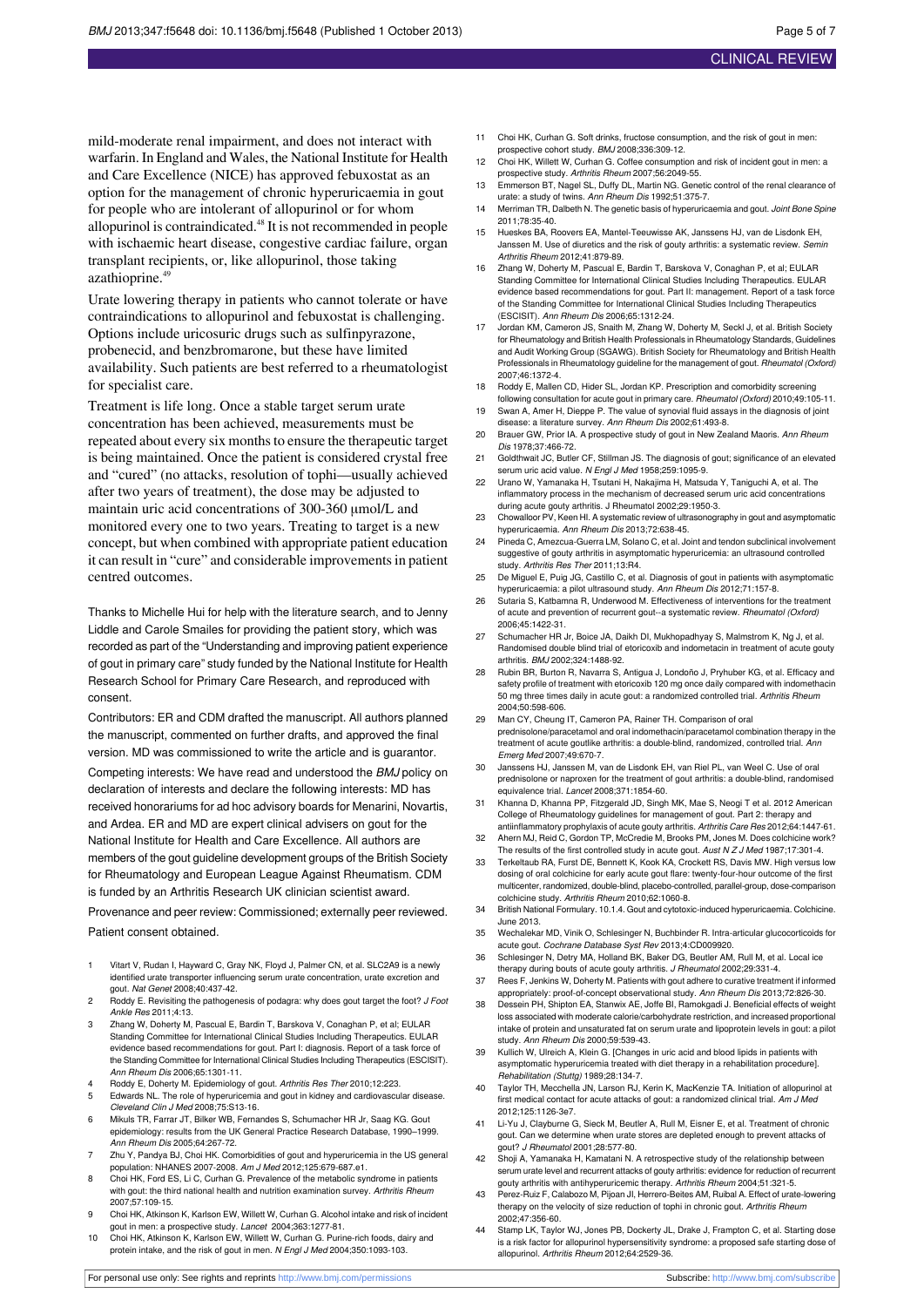#### **Questions for future research**

Are cardiovascular and renal risk reduced by lowering serum urate in people with gout?

Which is the most effective and safest treatment for acute gout-a non-steroidal anti-inflammatory drug or low dose colchicine?

How effective are dietary modification and weight loss at lowering serum urate and treating gout?

How effective is cessation of diuretics at lowering serum urate and treating gout?

When starting a urate lowering drug such as allopurinol that can be slowly uptitrated from a low dose, is prophylaxis against acute attacks (with colchicine or a non-steroidal anti-inflammatory drug) needed?

When starting urate lowering therapy, what is the optimum target to which serum urate levels should be lowered?

#### **Tips for non-specialists**

The diagnosis of typical gout can usually be made clinically

When assessing patients with gout, screen for common comorbidities including hypertension, diabetes, renal disease, and hyperlipidaemia Urate lowering therapy is safe and effective yet underused in primary care. Treating to target can reduce and eventually eliminate acute attacks and prevent longer term joint damage

Don't forget about non-drug based approaches when managing chronic gout, including dietary modification and weight loss if relevant

#### **Additional educational resources**

Resources for healthcare professionals

Jordan KM, Cameron JS, Snaith M, Zhang W, Doherty M, Seckl J, et al. British Society for Rheumatology and British Health Professionals in Rheumatology guideline for the management of gout. Rheumatol (Oxford) 2007;46:1372-4.

Zhang W, Doherty M, Pascual E, Bardin T, Barskova V, Conaghan P, et al. EULAR evidence based recommendations for gout. Part I: Diagnosis. Report of a task force of the Standing Committee for International Clinical Studies Including Therapeutics (ESCISIT). Ann Rheum Dis 2006;65:1301-11

Zhang W, Doherty M, Bardin T, Pascual E, Barskova V, Conaghan P, et al. EULAR evidence based recommendations for gout. Part II: Management. Report of a task force of the EULAR Standing Committee for International Clinical Studies Including Therapeutics (ESCISIT). Ann Rheum Dis 2006;65:1312-24

Khanna D, Fitzgerald JD, Khanna PP, Bae S, Singh MK, Neogi T, et al. 2012 American College of Rheumatology guidelines for management of gout. Part 1: systematic non-pharmacologic and pharmacologic therapeutic approaches to hyperuricemia. Arthritis Care Res 2012;64:1431-46

Khanna D, Khanna PP, Fitzgerald JD, Singh MK, Bae S, Neogi T, et al. 2012 American College of Rheumatology guidelines for<br>management of gout. Part 2: therapy and antiinflammatory prophylaxis of acute gouty arthritis. *Arth* 

#### Resources for patients

Arthritis Research UK ([www.arthritisresearchuk.org/arthritis-information/conditions/gout.aspx](http://www.arthritisresearchuk.org/arthritis-information/conditions/gout.aspx))—Booklet with information on what gout is, what causes it, how it presents, and how it is diagnosed and treated

- 45 Dalbeth N, Stamp L. Allopurinol dosing in renal impairment: walking the tight-rope between adequate urate-lowering and adverse events. Semin Dial 2007;20:391-5.
- 46 Borstad GC, Bryant LR, Abel MP, Scroggie DA, Harris MD, Alloway JA. Colchicine for prophylaxis of acute flares when initiating allopurinol for chronic gouty arthritis. J Rheumatol 2004;31:2429-32.
- 47 Tayar JH, Lopez-Olivo MA, Suarez-Almazor ME. Febuxostat for treating chronic gout. Cochrane Database Syst Rev 2012;11:CD008653.
- 48 National Institute for Health and Care Excellence. Febuxostat for the management of hyperuricaemia in people with gout. TA164. 2011. [www.nice.org.uk/nicemedia/live/12101/](http://www.nice.org.uk/nicemedia/live/12101/42738/42738.pdf) [42738/42738.pdf](http://www.nice.org.uk/nicemedia/live/12101/42738/42738.pdf).
- 49 Electronic Medicines Compendium (eMC). Summary of product characteristics: adenuric film-coated tablets. 2013. [www.medicines.org.uk/emc/medicine/22830/SPC](http://www.medicines.org.uk/emc/medicine/22830/SPC).

#### Cite this as: BMJ 2013;347:f5648

© BMJ Publishing Group Ltd 2013